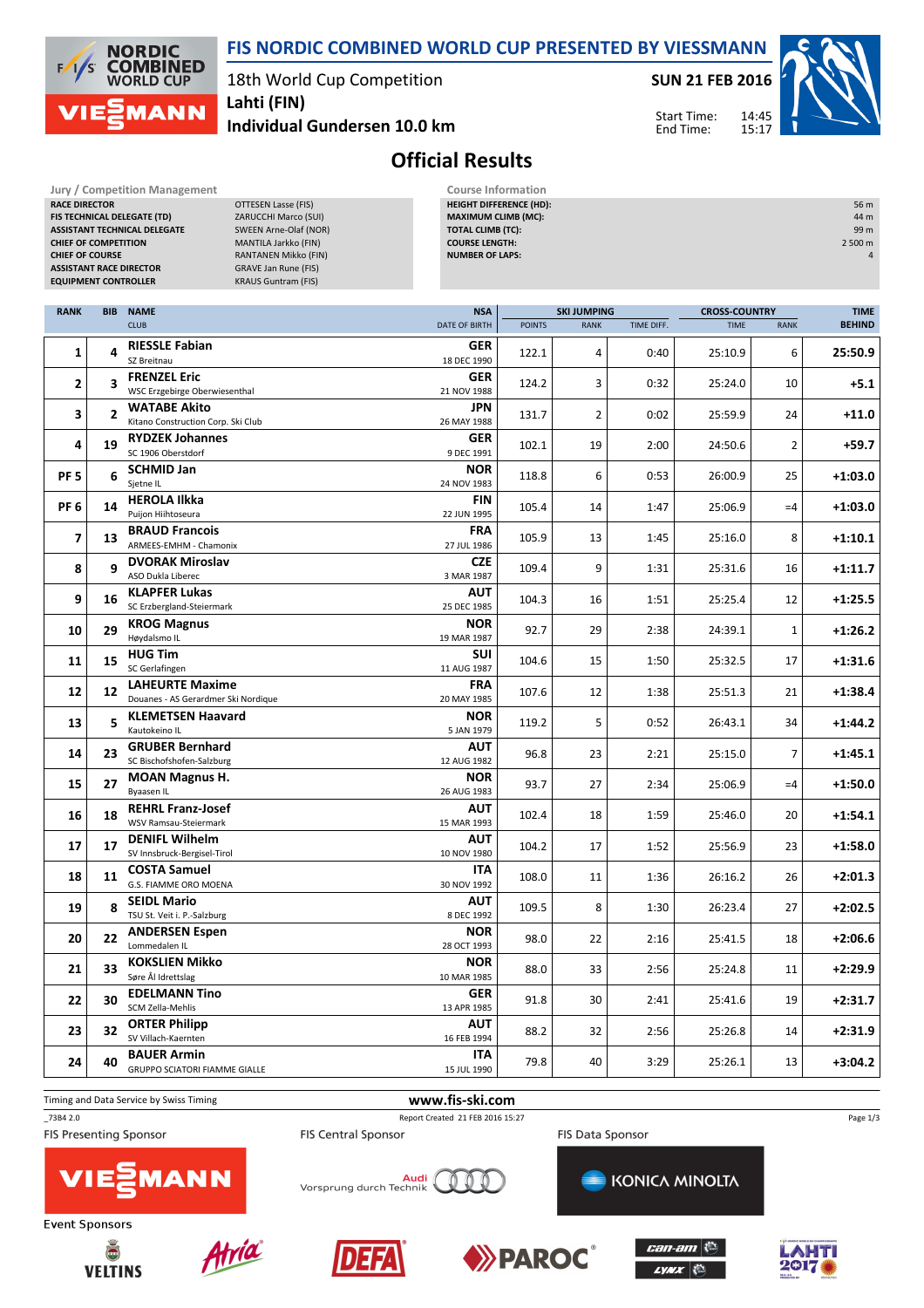**FIS NORDIC COMBINED WORLD CUP PRESENTED BY VIESSMANN**



18th World Cup Competition **Lahti (FIN)**

**SUN 21 FEB 2016**

Start Time: End Time:



**Individual Gundersen 10.0 km**

**Official Results**

| <b>RANK</b>           | <b>BIB</b>     | <b>NAME</b>                                                 | <b>NSA</b>                | <b>SKI JUMPING</b> |                |              | <b>CROSS-COUNTRY</b> |             | <b>TIME</b>    |
|-----------------------|----------------|-------------------------------------------------------------|---------------------------|--------------------|----------------|--------------|----------------------|-------------|----------------|
|                       |                | <b>CLUB</b>                                                 | DATE OF BIRTH             | <b>POINTS</b>      | <b>RANK</b>    | TIME DIFF.   | <b>TIME</b>          | <b>RANK</b> | <b>BEHIND</b>  |
| 25                    | 41             | <b>FLETCHER Bryan</b><br>Steamboat Sprgs Winter Sprts Club  | <b>USA</b><br>27 JUN 1986 | 78.6               | 41             | 3:34         | 25:22.1              | 9           | $+3:05.2$      |
| <b>PF 26</b>          | 25             | <b>POMMER David</b><br>SV Innsbruck Bergisel-Tirol          | AUT<br>8 MAR 1993         | 96.0               | 25             | 2:24         | 26:38.6              | 32          | $+3:11.7$      |
| <b>PF 27</b>          | 36             | <b>GERARD Antoine</b><br>Ventron                            | <b>FRA</b><br>15 JUN 1995 | 85.2               | 36             | 3:08         | 25:54.6              | 22          | $+3:11.7$      |
| 28                    | 48             | <b>FLETCHER Taylor</b><br>Steamboat Sprgs Winter Sprts Club | <b>USA</b><br>11 MAY 1990 | 66.1               | 48             | 4:24         | 24:57.5              | 3           | $*** +3:30.6$  |
| 29                    | $\overline{z}$ | <b>KUPCZAK Szczepan</b><br>AZS AWF Katowice                 | <b>POL</b><br>29 NOV 1992 | 112.7              | $\overline{7}$ | 1:18         | 28:15.3              | 37          | $+3:42.4$      |
| 30                    | 37             | <b>LEINONEN Mikke</b><br>Lahden Hiihtoseura                 | <b>FIN</b><br>14 JAN 1992 | 84.5               | 37             | 3:10         | 26:32.9              | 30          | $+3:52.0$      |
| 31                    | 21             | <b>KATO Taihei</b><br>Sapporo Nordic Ski Club               | <b>JPN</b><br>30 JUL 1984 | 99.3               | 21             | 2:11         | 27:33.0              | 35          | $+3:53.1$      |
| 32                    | 39             | <b>SALO Jussi</b><br>Tampereen Pyrintoe                     | <b>FIN</b><br>24 NOV 1991 | 82.9               | 39             | 3:17         | 26:28.9              | 28          | $+3:55.0$      |
| 33                    | 20             | <b>BEREND Ben</b><br>Steamboat Sprgs Winter Sprts Club      | <b>USA</b><br>29 JUN 1995 | 101.7              | 20             | 2:02         | 27:54.7              | 36          | $+4:05.8$      |
| 34                    | 51             | <b>RUNGGALDIER Lukas</b><br>GRUPPO SCIATORI FIAMME GIALLE   | <b>ITA</b><br>31 JUL 1987 | 63.0               | 51             | 4:36         | 25:28.3              | 15          | $*** +4:13.4$  |
| 35                    | 45             | <b>BUZZI Raffaele</b><br><b>CS FORESTALE</b>                | <b>ITA</b><br>17 JUL 1995 | 72.0               | 45             | 4:00         | 26:39.5              | 33          | $*** +4:48.6$  |
| 36                    | 46             | <b>MUTRU Leevi</b><br>Lahti SC                              | <b>FIN</b><br>16 MAY 1995 | 69.0               | 46             | 4:12         | 26:32.8              | 29          | $*** +4:53.9$  |
| 37                    | 53             | <b>LOOMIS Adam</b><br>Flying Eagles Ski Club                | <b>USA</b><br>19 MAR 1992 | 54.7               | 53             | 5:10         | 26:35.0              | 31          | $*** + 5:54.1$ |
| 38                    | 43             | <b>BERLOT Gasper</b><br>SSK Velenje                         | <b>SLO</b><br>6 AUG 1990  | 73.4               | 43             | 3:55         | 28:27.9              | 38          | $*** + 6:32.0$ |
| 39                    | 55             | <b>SAVILL Wesley</b><br>Altius Nordic Ski Club              | CAN<br>22 AUG 1989        | 50.6               | 55             | 5:26         | LAP                  | 39          |                |
|                       |                |                                                             |                           |                    |                |              |                      |             |                |
| <b>Did Not Finish</b> |                |                                                             |                           |                    |                |              |                      |             |                |
|                       |                | 47 KUTAL Petr                                               | <b>CZE</b>                | 68.4               | 47             | 4:15         |                      |             |                |
| <b>Did Not Start</b>  |                |                                                             |                           |                    |                |              |                      |             |                |
|                       |                | 1 RIIBER Jarl Magnus                                        | <b>NOR</b>                | 132.1              | $\mathbf{1}$   | 0:00         |                      |             |                |
|                       |                | 10 HIRVONEN Eero                                            | <b>FIN</b>                | 108.1              | 10             | 1:36         |                      |             |                |
|                       |                | 24 FAISST Manuel                                            | <b>GER</b>                | 96.7               | 24             | 2:22         |                      |             |                |
|                       | 26             | <b>WATANABE Takehiro</b>                                    | <b>JPN</b>                | 94.4               | 26             | 2:31         |                      |             |                |
|                       |                | 28 GRAABAK Joergen                                          | <b>NOR</b>                | 92.9               | 28             | 2:37         |                      |             |                |
|                       |                | 31 YAHIN Ernest                                             | <b>RUS</b>                | 91.3               | 31             | 2:43         |                      |             |                |
|                       |                | 34 JELENKO Marjan                                           | <b>SLO</b>                | 87.6               | 34             | 2:58         |                      |             |                |
|                       | 35             | <b>WATABE Yoshito</b>                                       | <b>JPN</b>                | 86.2               | 35             | 3:04         |                      |             |                |
|                       |                | 38 CIESLAR Adam                                             | <b>POL</b>                | 83.8               | 38             | 3:13         |                      |             |                |
|                       | 42             | <b>NABEEV Niyaz</b>                                         | <b>RUS</b>                | 73.8               | 42             | 3:53         |                      |             |                |
|                       | 44             | NAGAI Hideaki                                               | <b>JPN</b>                | 72.2<br>65.8       | 44<br>49       | 4:00<br>4:25 |                      |             |                |
|                       | 49             | <b>KIRCHEISEN Bjoern</b><br>50 HEROLA Matti                 | <b>GER</b><br><b>FIN</b>  | 64.1               | 50             | 4:32         |                      |             |                |



**52 TIIRMAA Karl-August EST** 62.8 52 4:37

**54 PIHO Kail EST**